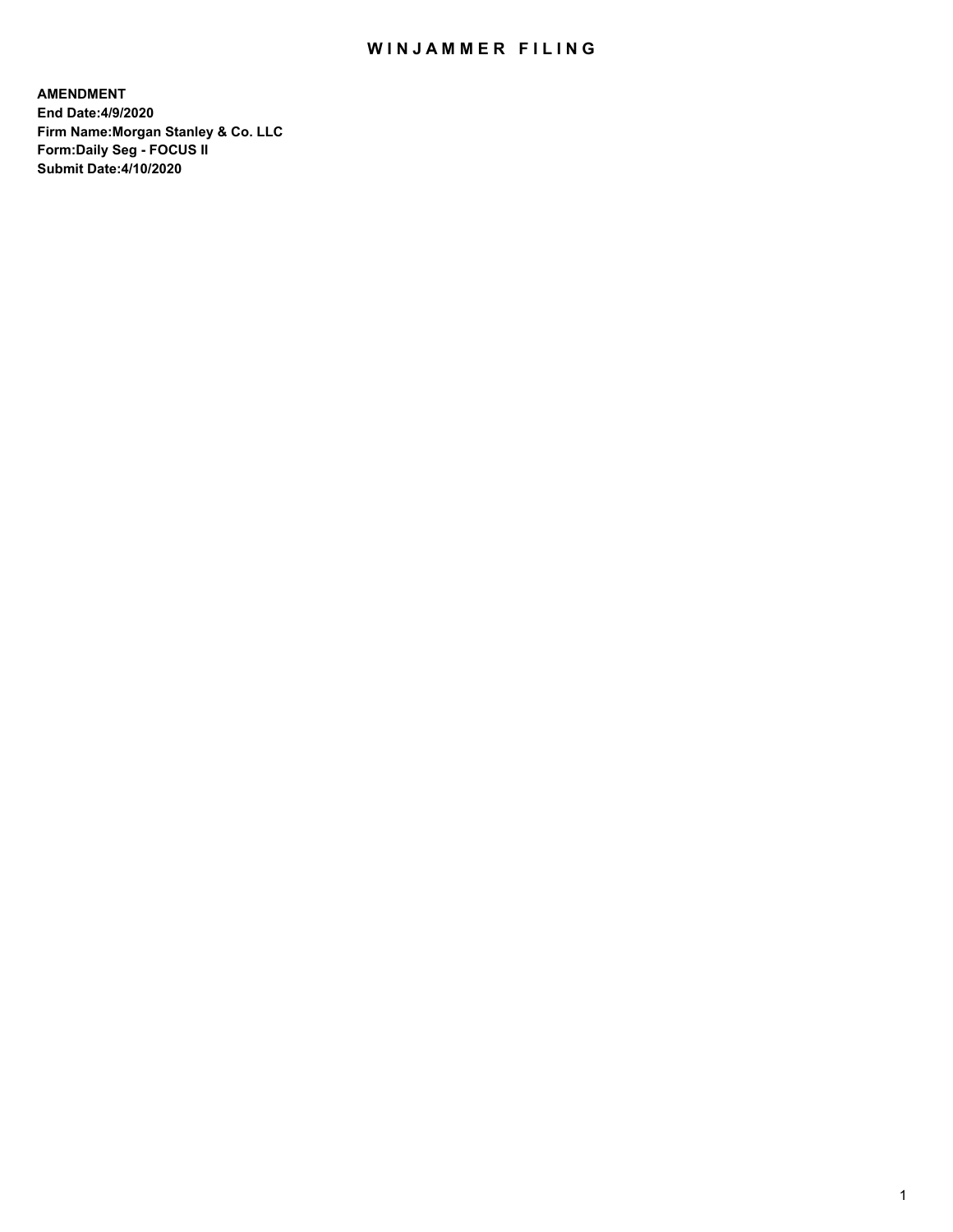**AMENDMENT** 

**End Date:4/9/2020 Firm Name:Morgan Stanley & Co. LLC Form:Daily Seg - FOCUS II Submit Date:4/10/2020 Daily Segregation - Cover Page**

| Name of Company                                                                                                                                                                                                                                                                                                                | Morgan Stanley & Co. LLC                                    |
|--------------------------------------------------------------------------------------------------------------------------------------------------------------------------------------------------------------------------------------------------------------------------------------------------------------------------------|-------------------------------------------------------------|
| <b>Contact Name</b>                                                                                                                                                                                                                                                                                                            | <b>Ikram Shah</b>                                           |
| <b>Contact Phone Number</b>                                                                                                                                                                                                                                                                                                    | 212-276-0963                                                |
| <b>Contact Email Address</b>                                                                                                                                                                                                                                                                                                   | Ikram.shah@morganstanley.com                                |
| FCM's Customer Segregated Funds Residual Interest Target (choose one):<br>a. Minimum dollar amount: ; or<br>b. Minimum percentage of customer segregated funds required:% ; or<br>c. Dollar amount range between: and; or                                                                                                      | 235,000,000<br><u>0</u>                                     |
| d. Percentage range of customer segregated funds required between:% and%.                                                                                                                                                                                                                                                      | <u>00</u><br>00                                             |
| FCM's Customer Secured Amount Funds Residual Interest Target (choose one):<br>a. Minimum dollar amount: ; or<br>b. Minimum percentage of customer secured funds required:%; or<br>c. Dollar amount range between: and; or<br>d. Percentage range of customer secured funds required between:% and%.                            | 140,000,000<br><u>0</u><br>0 <sub>0</sub><br>0 <sub>0</sub> |
| FCM's Cleared Swaps Customer Collateral Residual Interest Target (choose one):<br>a. Minimum dollar amount: ; or<br>b. Minimum percentage of cleared swaps customer collateral required:% ; or<br>c. Dollar amount range between: and; or<br>d. Percentage range of cleared swaps customer collateral required between:% and%. | 92,000,000<br><u>0</u><br><u>0 0</u><br>0 <sub>0</sub>      |

Attach supporting documents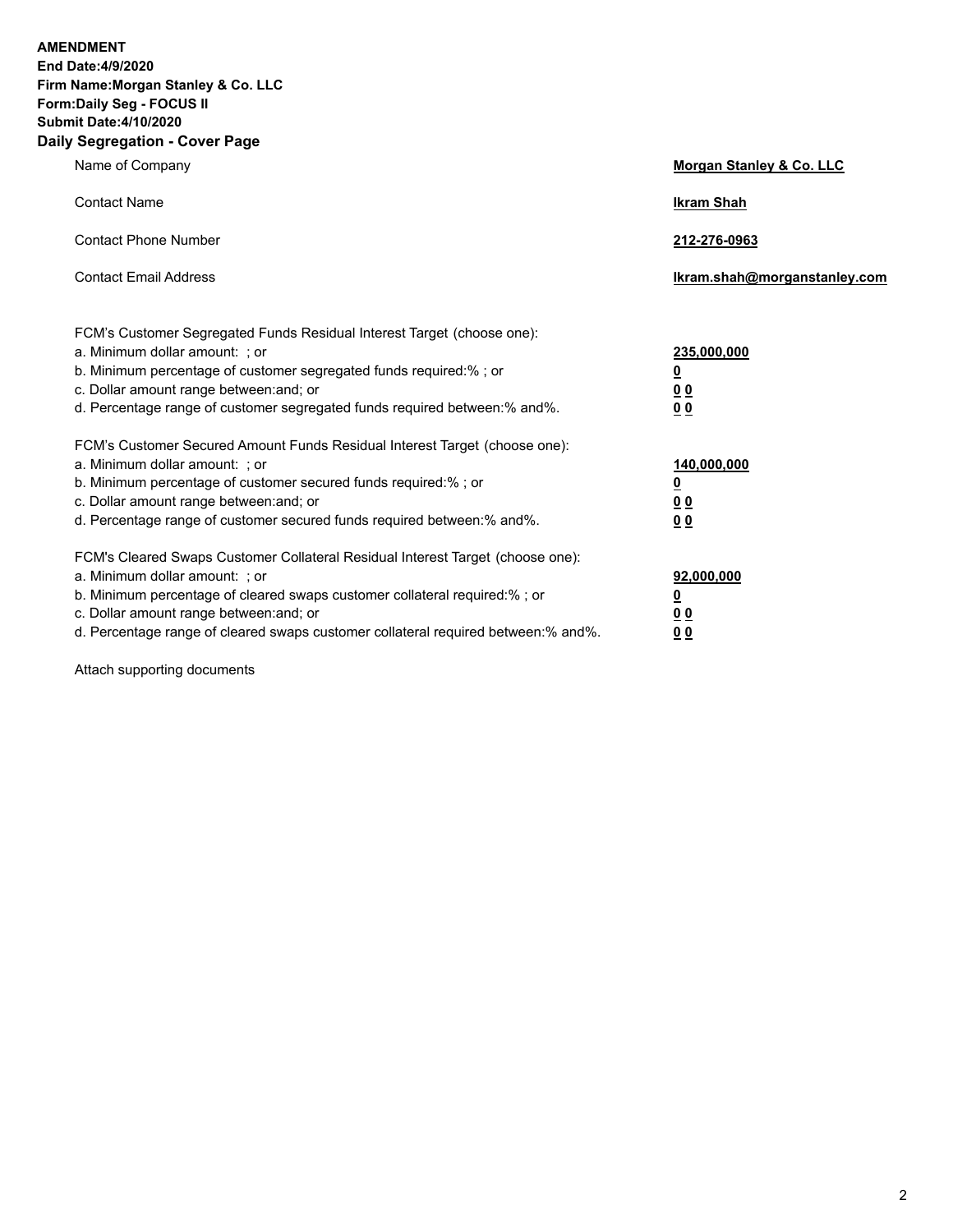|          | <b>AMENDMENT</b><br>End Date: 4/9/2020<br>Firm Name: Morgan Stanley & Co. LLC<br>Form: Daily Seg - FOCUS II<br><b>Submit Date:4/10/2020</b><br><b>Daily Segregation - Secured Amounts</b> |                                                       |
|----------|-------------------------------------------------------------------------------------------------------------------------------------------------------------------------------------------|-------------------------------------------------------|
|          | Foreign Futures and Foreign Options Secured Amounts<br>Amount required to be set aside pursuant to law, rule or regulation of a foreign                                                   | $0$ [7305]                                            |
| 1.       | government or a rule of a self-regulatory organization authorized thereunder<br>Net ledger balance - Foreign Futures and Foreign Option Trading - All Customers                           |                                                       |
|          | A. Cash<br>B. Securities (at market)                                                                                                                                                      | 4,471,588,745 [7315]<br>2,887,953,454 [7317]          |
| 2.       | Net unrealized profit (loss) in open futures contracts traded on a foreign board of trade                                                                                                 | -70,408,035 [7325]                                    |
| 3.       | Exchange traded options<br>a. Market value of open option contracts purchased on a foreign board of trade                                                                                 | 24,275,743 [7335]                                     |
|          | b. Market value of open contracts granted (sold) on a foreign board of trade                                                                                                              | -26,776,305 [7337]                                    |
| 4.<br>5. | Net equity (deficit) (add lines 1. 2. and 3.)<br>Account liquidating to a deficit and account with a debit balances - gross amount                                                        | 7,286,633,602 [7345]<br>186,062,392 [7351]            |
|          | Less: amount offset by customer owned securities                                                                                                                                          | -182,667,863 [7352] 3,394,529<br>[7354]               |
| 6.       | Amount required to be set aside as the secured amount - Net Liquidating Equity<br>Method (add lines 4 and 5)                                                                              | 7,290,028,131 [7355]                                  |
| 7.       | Greater of amount required to be set aside pursuant to foreign jurisdiction (above) or line<br>6.                                                                                         | 7,290,028,131 [7360]                                  |
|          | FUNDS DEPOSITED IN SEPARATE REGULATION 30.7 ACCOUNTS                                                                                                                                      |                                                       |
| 1.       | Cash in banks<br>A. Banks located in the United States                                                                                                                                    | 361,197,974 [7500]                                    |
|          | B. Other banks qualified under Regulation 30.7                                                                                                                                            | 306,009,151 [7520] 667,207,125<br>[7530]              |
| 2.       | Securities                                                                                                                                                                                |                                                       |
|          | A. In safekeeping with banks located in the United States<br>B. In safekeeping with other banks qualified under Regulation 30.7                                                           | 1,179,501,112 [7540]<br>0 [7560] 1,179,501,112 [7570] |
| 3.       | Equities with registered futures commission merchants<br>A. Cash                                                                                                                          |                                                       |
|          | <b>B.</b> Securities                                                                                                                                                                      | 11,370,633 [7580]<br>$0$ [7590]                       |
|          | C. Unrealized gain (loss) on open futures contracts                                                                                                                                       | 1,730,778 [7600]                                      |
|          | D. Value of long option contracts                                                                                                                                                         | $0$ [7610]                                            |
|          | E. Value of short option contracts                                                                                                                                                        | 0 [7615] 13,101,411 [7620]                            |
| 4.       | Amounts held by clearing organizations of foreign boards of trade                                                                                                                         |                                                       |
|          | A. Cash                                                                                                                                                                                   | $0$ [7640]                                            |
|          | <b>B.</b> Securities                                                                                                                                                                      | $0$ [7650]                                            |
|          | C. Amount due to (from) clearing organization - daily variation                                                                                                                           | $0$ [7660]                                            |
|          | D. Value of long option contracts                                                                                                                                                         | $0$ [7670]                                            |
|          | E. Value of short option contracts                                                                                                                                                        | 0 [7675] 0 [7680]                                     |
| 5.       | Amounts held by members of foreign boards of trade                                                                                                                                        |                                                       |
|          | A. Cash<br><b>B.</b> Securities                                                                                                                                                           | 4,088,567,017 [7700]<br>1,708,452,343 [7710]          |
|          | C. Unrealized gain (loss) on open futures contracts                                                                                                                                       | -72,138,813 [7720]                                    |
|          | D. Value of long option contracts                                                                                                                                                         | 24,275,743 [7730]                                     |
|          | E. Value of short option contracts                                                                                                                                                        | <u>-26,776,305</u> [7735] 5,722,379,985               |
| 6.       |                                                                                                                                                                                           | $[7740]$                                              |
| 7.       | Amounts with other depositories designated by a foreign board of trade<br>Segregated funds on hand                                                                                        | $0$ [7760]<br>$0$ [7765]                              |
| 8.       | Total funds in separate section 30.7 accounts                                                                                                                                             | 7,582,189,633 [7770]                                  |
| 9.       | Excess (deficiency) Set Aside for Secured Amount (subtract line 7 Secured Statement                                                                                                       | 292,161,502 [7380]                                    |
|          | Page 1 from Line 8)                                                                                                                                                                       |                                                       |
| 10.      | Management Target Amount for Excess funds in separate section 30.7 accounts                                                                                                               | 140,000,000 [7780]                                    |
| 11.      | Excess (deficiency) funds in separate 30.7 accounts over (under) Management Target                                                                                                        | 152,161,502 [7785]                                    |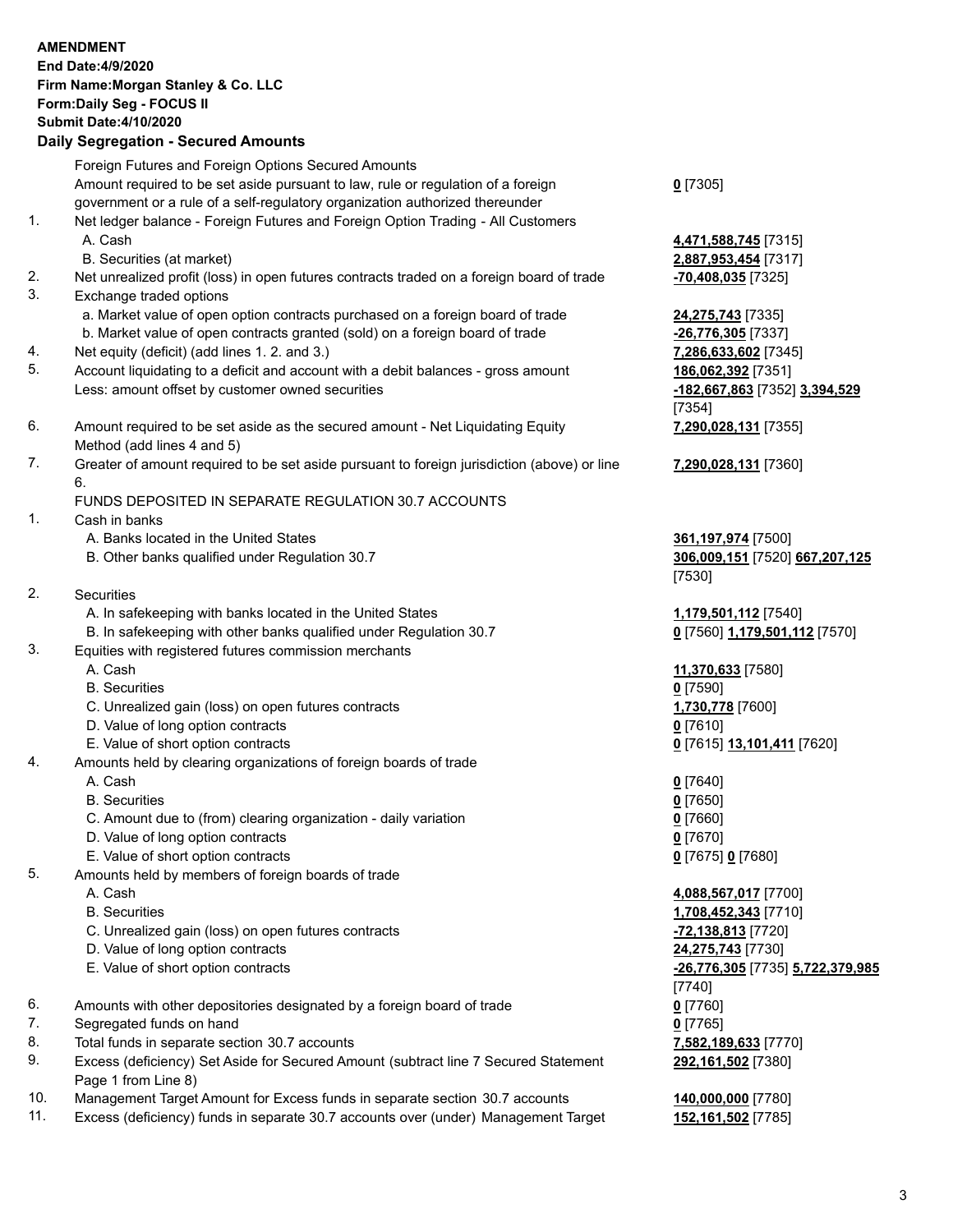|     | <b>AMENDMENT</b><br>End Date: 4/9/2020<br>Firm Name: Morgan Stanley & Co. LLC                  |                                |
|-----|------------------------------------------------------------------------------------------------|--------------------------------|
|     | Form: Daily Seg - FOCUS II                                                                     |                                |
|     | <b>Submit Date:4/10/2020</b>                                                                   |                                |
|     | Daily Segregation - Segregation Statement                                                      |                                |
|     | SEGREGATION REQUIREMENTS(Section 4d(2) of the CEAct)                                           |                                |
| 1.  | Net ledger balance                                                                             |                                |
|     | A. Cash                                                                                        | 12,203,110,604 [7010]          |
|     | B. Securities (at market)                                                                      | 9,573,681,109 [7020]           |
| 2.  | Net unrealized profit (loss) in open futures contracts traded on a contract market             | 6,251,154,646 [7030]           |
| 3.  | Exchange traded options                                                                        |                                |
|     | A. Add market value of open option contracts purchased on a contract market                    | 623,160,407 [7032]             |
|     | B. Deduct market value of open option contracts granted (sold) on a contract market            | -613,817,360 [7033]            |
| 4.  | Net equity (deficit) (add lines 1, 2 and 3)                                                    | 28,037,289,406 [7040]          |
| 5.  | Accounts liquidating to a deficit and accounts with                                            |                                |
|     | debit balances - gross amount                                                                  | 947,394,952 [7045]             |
|     | Less: amount offset by customer securities                                                     | -937,335,496 [7047] 10,059,456 |
|     |                                                                                                | [7050]                         |
| 6.  | Amount required to be segregated (add lines 4 and 5)                                           | 28,047,348,862 [7060]          |
|     | FUNDS IN SEGREGATED ACCOUNTS                                                                   |                                |
| 7.  | Deposited in segregated funds bank accounts                                                    |                                |
|     | A. Cash                                                                                        | 4,605,399,073 [7070]           |
|     | B. Securities representing investments of customers' funds (at market)                         | $0$ [7080]                     |
|     | C. Securities held for particular customers or option customers in lieu of cash (at<br>market) | 2,771,502,440 [7090]           |
| 8.  | Margins on deposit with derivatives clearing organizations of contract markets                 |                                |
|     | A. Cash                                                                                        | 14,468,826,359 [7100]          |
|     | B. Securities representing investments of customers' funds (at market)                         | $0$ [7110]                     |
|     | C. Securities held for particular customers or option customers in lieu of cash (at<br>market) | 6,802,178,669 [7120]           |
| 9.  | Net settlement from (to) derivatives clearing organizations of contract markets                | 68,030,934 [7130]              |
| 10. | Exchange traded options                                                                        |                                |
|     | A. Value of open long option contracts                                                         | 623,160,407 [7132]             |
|     | B. Value of open short option contracts                                                        | -613,817,360 [7133]            |
| 11. | Net equities with other FCMs                                                                   |                                |
|     | A. Net liquidating equity                                                                      | 10,659,580 [7140]              |
|     | B. Securities representing investments of customers' funds (at market)                         | $0$ [7160]                     |
|     | C. Securities held for particular customers or option customers in lieu of cash (at<br>market) | $0$ [7170]                     |
| 12. | Segregated funds on hand                                                                       | $0$ [7150]                     |
| 13. | Total amount in segregation (add lines 7 through 12)                                           | 28,735,940,102 [7180]          |
| 14. | Excess (deficiency) funds in segregation (subtract line 6 from line 13)                        | 688,591,240 [7190]             |
|     |                                                                                                |                                |

- 
- 15. Management Target Amount for Excess funds in segregation<br>16. Excess (deficiency) funds in segregation over (under) Management Target Amount **235,591,240** [7198] Excess (deficiency) funds in segregation over (under) Management Target Amount Excess

**453,591,240** [7198]